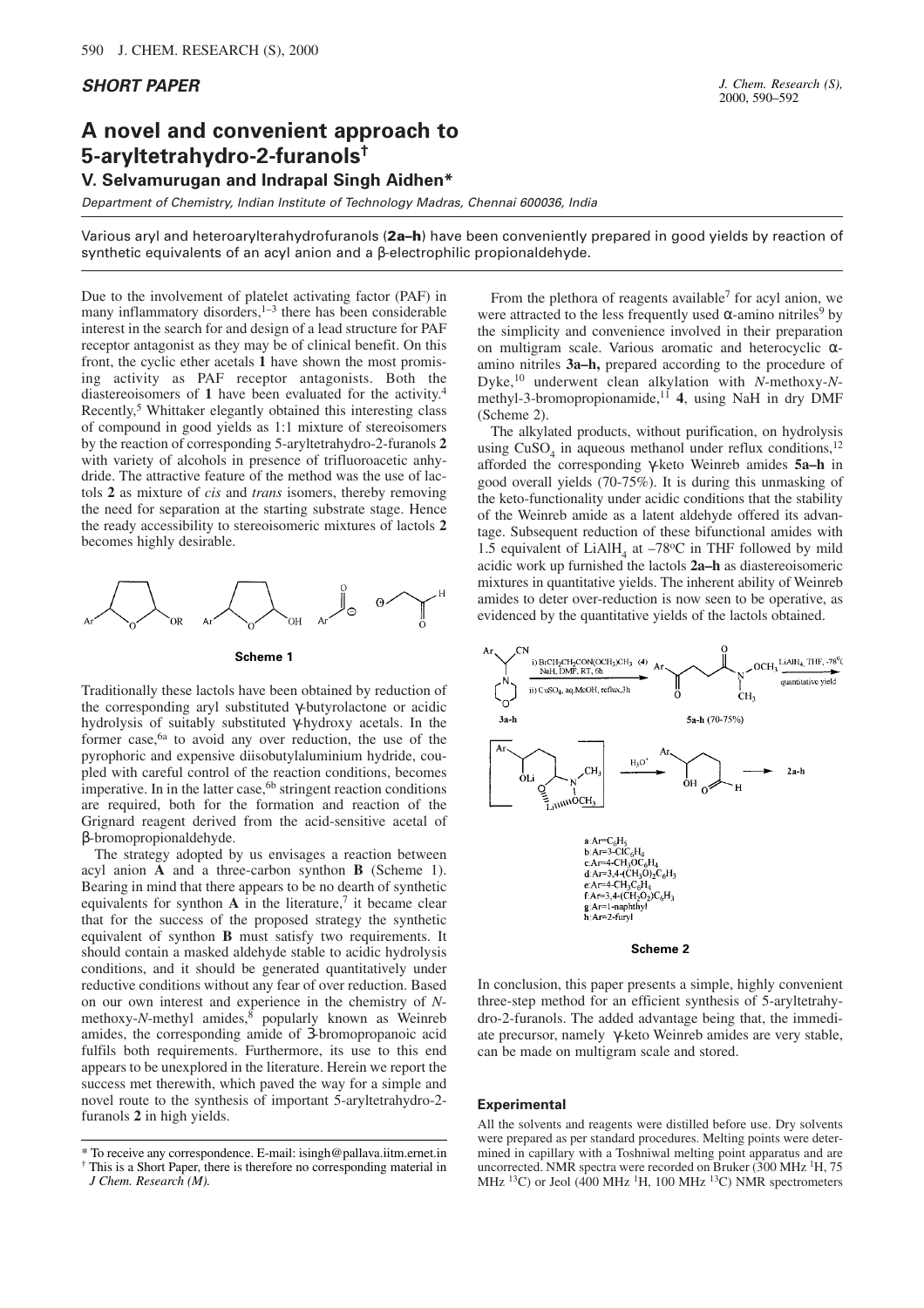using TMS as a reference compound. Electron impact mass spectra were obtained at 70 eV using a Finnigan MAT 8230 spectrometer. IR spectra were recorded on Shimadzu IR 470. Microanalyses were performed on a Heraeus CHN analyser. The TLC for monitoring the completion of the reaction was carried out on silica gel coated glass plates ( $7 \text{cm} \times 2.5 \text{cm}$ ) followed by staining in iodine vapour.

*General procedure for the alkylation of an aminonitrile* **(3a–h)** *with* **4***:* Sodium hydride (0.36 g, 15 mmol, 60% suspension in paraffin oil) was washed with dry hexane and suspended in dry DMF (10 ml) under nitrogen. An aminonitrile (10 mmol) in dry DMF (10 ml) was added at room temperature (0°C in the case of **3h**). The resulting orange or red suspension was stirred for 0.5h and *N*methoxy-*N*-methyl-3-bromopropionamide (**4**) <sup>11</sup> (2 g, 10 mmol) in dry DMF (10 ml) was added. After stirring for 6h, the excess of NaH was destroyed with saturated aqueous  $NH<sub>4</sub>Cl$ . The organic portion was extracted with EtOAc  $(3 \times 50$ ml). The combined organic extracts were washed with  $H_2O$  and dried over  $Na_2SO_4$ . Evaporation of the solvent afforded the crude product, which was directly hydrolysed without further purification following a literature procedure.<sup>12</sup>

*General procedure for the hydrolysis of an alkylated aminonitrile*: To the crude product obtained from the above reaction the solution of  $CuSO<sub>4</sub>.5H<sub>2</sub>O$  (2.5 g, 10 mmol) in 3:1 aqueous CH<sub>3</sub>OH (15 ml) was added and heated at reflux. After stirring 3 h, the reaction mixture was cooled to room temperature and organic portion was extracted with EtOAc  $(3 \times 30$ ml). The combined organic extracts were dried over  $Na<sub>2</sub>SO<sub>4</sub>$  and evaporated to give the crude product which on purification by column chromatography (10% EtOAc in hexane) afforded the pure alkylated product **5a–h** in good yields (70–75%).

*Representative data for* γ*-keto Weinreb amides (***5d** *and* **5h***):* **5d**: Yield 73% (Solid, m.pt. 45–48°C);  $R_f$  0.55 (hexane/EtOAc, 8:2); <sup>1</sup>H NMR (CDCl<sub>3</sub> 300 MHz): δ2.80 (t, 3H, *J* = 6.8 Hz), 3.30 (t, 3H, *J* = 6.8Hz), 3.20 (s,3H), 3.70 (s, 3H), 3.92 (s, 3H), 3.94 (s, 3H), 6.90 (d, 1H,  $J = 8.4$ Hz), 7.53 (d, 1H,  $J = 1.9$  Hz), 7.67 (dd, 1H,  $J = 8.4$ , 1.9 Hz); <sup>13</sup>CNMR (CDCl<sub>3</sub>, 75 MHz): δ 26.2, 32.5, 32.8, 55.9, 56.0, 61.2, 110.0, 110.1, 122.7, 130.0, 148.9, 153.2, 176.0, 197.5 IR (CHCl<sub>3</sub>):  $v = 2912, 1680, 1648, 1593, 1452, 1260$  cm<sup>-1</sup>; MS (EI)  $m/z$ (%): 281 (M<sup>+</sup> , 4), 221 (100), 193 (10), 165 (59), 79 (18), 55 (20); Anal. calcd. for  $C_{14}H_{19}NO_5$ : C, 59.78; H, 6.81; N, 4.98. Found: C, 59.65; H, 7.01; N, 4.88

**5h**: Yield 75% (Colourless syrup);  $R_f$  0.45 (hexane/EtOAc, 8:2); <sup>1</sup>H NMR (CDCl<sub>3</sub> 400 MHz): δ2.85 (t, 3H, *J* = 6.8 Hz), 3.18 (t, 3H, *J* = 6.8Hz), 3.20 (s, 3H), 3.75 (s, 3H), 6.54 (dd, 1H, *J* = 3.1, 1.4Hz), 7.22 (d, 1H,  $J = 3.0$ ), 7.62 (d, 1H,  $J = 1.1$  Hz); <sup>13</sup>C NMR (CDCl<sub>3</sub> 100) MHz): δ 25.6, 32.6, 32.0, 61.1, 66.8, 111.1, 116.8, 146.7, 152.4, 174.2, 187.9; IR (CHCl<sub>3</sub>)  $v = 2944, 1690, 1657, 1563, 1446, 1257,$ 1161cm–1 MS (EI) *m/z* (%): 211 (M<sup>+</sup> , <1), 151 (12), 123 (66), 109  $(16)$ , 95 (100), 79 (12), 67 (56) Anal. Calcd. for C<sub>10</sub>H<sub>13</sub>NO<sub>4</sub>: C, 56.86; H, 6.20; N, 6.63. Found: C, 56.95; H, 6.05; N, 6.58

*General procedure for the LiAlH<sup>4</sup> reduction of* γ*-keto Weinreb amides* (4a-h): To a suspension of  $LiAlH<sub>4</sub>$  (0.150 mg, 3 mmol) in ether (10 ml), the appropriate γ-keto Weinreb amide (2mmol) dissolved in ether (5 ml) was added under nitrogen atmosphere at –78 °C and the reaction mixture was stirred for  $0.5$  h at  $0^{\circ}$ C. After quenching the excess of  $LiAlH<sub>4</sub>$  by usual procedure the reaction mixture was filtered through celite. The filtrate was evaporated and the resulting crude product was purified by column chromatography (15% EtOAc in hexane) to give pure 5-aryltetrahydro-2-furanols (**2a–h**) in quantitative yield. 5-aryltetrahydro-2-furanols (**2a–h**) were obtained as a mixture of *cis* and *trans* isomers (overall yield 65–72%) and NMR spectrum showed a 1:1 mixture of isomers. These compounds are sensitive to air and oxidizing to 5-aryl-γ-butyrolactone.<sup>13</sup> Overall yields, physical, and spectroscopic data as well as literature references for known compounds, follow.

*2-Hydroxy-5-phenyltetrahydrofuran* **(2a)**: 6a, 13 yield: 70% (colourless syrup);  $R_f$ : 0.5 (hexane/EtOAc, 7:3); <sup>1</sup>H NMR (CDCl<sub>3</sub>, 300 MHz): δ 1.78–2.46 (m, 4H, -C*H*<sub>2</sub>C*H*<sub>2</sub>-), 4.96–4.99 (m, 0.5 H, -–OC*H*Ar), 5.22 (t, 0.5H, -OC*H*Ar *J* = 7.2Hz), 5.58 (d, 0.5H, -C*H*OO *J* = 3.5Hz), 5.69–5.71 (m, 0.5H, -C*H*OO), 7.24–7.53 (m, 5H); <sup>13</sup>CNMR (CDCl<sub>3</sub>, 75 MHz): δ 32.6, 32.6, 32.9, 34.2, 79.4, 82.6, 98.3, 98.7, 125.1, 125.2, 126.1, 127.1, 127.4, 128.4, 142.2, 142.6; IR  $(CHCl<sub>3</sub>): v = 3408, 2928, 1603, 1491, 1324, 1030 \text{cm}^{-1}.$ 

*2-Hydroxy-5-(3-chlorophenyl)tetrahydrofuran* **(2b)**: yield: 67% (colourless syrup);  $R_f$ : 0.55 (hexane/EtOAc, 7:3); <sup>1</sup>H NMR (CDCl<sub>3,</sub> 400 MHz): δ 1.65–2.55 (m, 4H, -C*H*<sub>2</sub>C*H*<sub>2</sub>-), 4.97–5.06 (m, 0.5H, -OC*H*Ar), 5.08-5.19 (m, 0.5H, -OC*H*Ar), 5.65 (dd, 0.5H, -C*H*OO *J* = 3.9, 1.1Hz), 5.76 (dd, 0.5H, -C*H*OO *J* = 5.2, 2.3Hz), 7.12–7.50 (m, 4H); <sup>13</sup>CNMR (CDCl<sub>2</sub> 100 MHz):δ 31.9, 32.7, 33.6, 79.3, 81.1, 99.9, 123.8, 124.3, 125.6, 127.3, 129.8, 134.5, 141.3, 144.5 IR (CHCl<sub>3</sub>): *ν* 

 $= 3518$ , 3008, 1613, 1471, 1424, 1043 cm<sup>-1</sup>; MS (EI)  $m/z$  (%): 198 (M<sup>+</sup> , 20), 181 (19), 141 (100),124 (32) 113 (42), 88, (15), 58 (5).

*2-Hydroxy-5-(4-methoxyphenyl)tetrahydrofuran* **(2c)**: 4, 6b yield: 72% (colourless syrup);  $R_f$ : 0.45 (hexane/EtOAc, 7:3); <sup>1</sup>H NMR  $(CDCl<sub>3</sub> 400 MHz)$ : δ 1.65–2.40 (m, 4H,  $-CH<sub>2</sub>CH<sub>2</sub>$ ), 3.73 (s, 3H) 4.87–4.91 (m, 0.5H, -OC*H*Ar), 5.13 (t, 0.5H, -OC*H*Ar *J* = 7.3Hz), 5.50 (d, 0.5H, -C*H*OO *J* = 3.9Hz), 5.62 (dd, 0.5H, -C*H*OO *J* = 5.1, 2.3Hz), 7.24–7.53 (m, 4H); <sup>13</sup>C NMR (CDCl<sub>3,</sub> 100 MHz): δ 32.4,<br>32.8, 33.9, 54.6, 78.7, 82.0, 97.7, 98.1, 113.2, 113.2, 126.6, 127.4, 134.0, 134.4, 158.4, 158.5; IR (CHCl<sub>3</sub>):  $v = 3452, 2912, 1596, 1456,$ 1392, 1056cm–1 .

*2-Hydroxy-5-(3,4-dimethoxyphenyl)tetrahydrofuran* **(2d)**: 4, 6b yield:  $65\%$  (colourless syrup);  $R_f$ : 0.35 (hexane/EtOAc, 7:3); <sup>1</sup>H NMR (CDCl<sub>3</sub>, 300 MHz): δ 1.72–2.10 (m, 4H, -C*H*<sub>2</sub>C*H*<sub>2</sub>-), 3.85 (s, 3H), 3.87 (s, 3H), 4.96–5.10 (m, 0.5H, -OC*H*Ar), 5.21 (t, 0.5 H, - OC*H*Ar *J* = 7.3Hz), 5.58-5.60 (m, 0.5H, -C*H*OO), 5.69-5.71 (m, 0.5 H, -C*H*OO), 6.79–7.24 (m, 3H); <sup>13</sup>C NMR (CDCl<sub>3</sub> 75 MHz): δ<br>29.6, 32.4, 33.2, 34.5, 55.8, 55.9, 79.5, 82.9, 98.5, 108.9, 109.6, 110.9, 118.0, 135.6, 158.4, 158.4; IR (CHCl<sub>3</sub>):  $v = 3401, 3008, 1601,$ 1466, 1382, 1050 cm–1 .

*2-Hydroxy-5-(4-methylphenyl)tetrahydrofuran* **(2e)**: yield: 67%  $\left( \text{colourless syrup} \right); \text{ } R_f: 0.6 \text{ (hexane/EtOAc, 7:3)}; \text{ }^1\text{H} \text{ NMR} \text{ (CDCl}_3, 0.001)$ 300 MHz): δ 1.67–2.50 (m, 4H, -C*H*<sub>2</sub>C*H*<sub>2</sub><sup>-</sup>), 2.16 (s, 3H), 4.90–5.01 (m, 0.5 H, -OC*H*Ar), 5.22 (t, 0.5H, -OC*H*Ar, *J* = 7.3Hz), 5.59–5.61 (m, 0.5 H, -C*H*OO*)*, 5.71-5.73 (m, 0.5H, -C*H*OO), 7.12-7.50 (m, 4H); <sup>13</sup>C NMR (CDCl<sub>3</sub> 100 MHz): δ 21.2,32.1, 32.7, 79.1, 79.5, 98.6, 98.3, 123.8, 124.3, 125.6, 127.3, 129.8, 134.5, 141.3, 144.5; IR  $(\text{CHCl}_3):$   $v = 3444$ , 2980, 1601, 1391, 1324, 1103 cm<sup>-1</sup>; MS (EI)  $m/z$ (%): 178 (M<sup>+</sup> , 40), 161 (100), 121, (32), 88 (44). 58 (18)

*2-Hydroxy-5-(3,4-methylenedioxyphenyl)tetrahydrofuran* **(2f)***:* yield:  $68\%$  (colourless syrup); R<sub>f</sub>: 0.4 (hexane/EtOAc, 7:3); <sup>1</sup>H NMR  $(CDCl<sub>3</sub> 300 MHz)$ :  $\delta$  1.70–2.60 (m, 4H, -C*H*<sub>2</sub>C*H*<sub>2</sub>-), 4.85–5.00 (m, 0.5H, -OC*H*Ar), 5.23-5.30 (m, 0.5 H, -OC*H*Ar), 5.58-5.60 (m, 0.5 H, -C*H*OO), 5.69–5.71 (m, 0.5H, -C*H*OO), 5.94 (s, 2H), 6.79–7.24 (m, 3H) <sup>13</sup>CNMR (CDCl<sub>3</sub> 75 MHz):δ 32.3, 32.4, 32.6, 79.3, 82.7, 98.5, 99.5, 100.9, 101.5, 107.6, 107.7, 124.0, 147.8, 151.4; IR (CHCl<sub>3</sub>):  $v = 3517, 2928, 1603, 1399, 1324, 1030$  cm<sup>-1</sup>; MS (EI)  $m/z$  (%): 208 (M+, 15), 191 (80), 151 (100), 88 (21), 72 (12)

*2-Hydroxy-5-(1-naphthyl)tetrahydrofuran* **(2g)**: yield: 69% (colourless syrup);  $R_f$ : 0.5 (hexane/EtOAc, 7:3); <sup>1</sup>H NMR (CDCl<sub>3,</sub> 300 MHz): δ 1.65–2.68 (m, 4H, -CH<sub>2</sub>CH<sub>2</sub>-), 4.90–5.01 (m, 0.5H, -OC*H*Ar), 5.25 (t, 0.5H, -OC*H*Ar *J* = 7.3Hz), 5.60–5.65 (m, 0.5H, - C*H*OO), 5.70–5.75 (m, 0.5H, -C*H*OO), 7.45-7.80 (m, 7H); <sup>13</sup>CNMR (CDCl<sub>3</sub> 75 MHz):δ 34.4, 33.2, 32.6, 33.0, 79.6, 82.8, 98.9, 98.6, 124.9, 125.6, 125.8, 126.2, 127.1, 127.3, 127.8, 128.3,133.2, 133.28; IR (CHCl<sub>3</sub>):  $v = 3445, 3007, 1603, 1451, 1336, 1020$  cm<sup>-1</sup>; MS (EI) *m/z* (%): 214 (M<sup>+</sup> , 10), 197 (100), 157 (40), 128 (10), 88 (7), 58 (10)

*2-Hydroxy-5-(2-furyl)tetrahydrofuran* **(2h)**: yield: 70% (colourless syrup);  $R_f$ : 0.55 (hexane/EtOAc, 7:3); <sup>1</sup>H NMR (CDCl<sub>3</sub>, 400MHz):  $\delta$ 1.88–2.42 (m, 4H, -C*H*<sub>2</sub>C*H*<sub>2</sub><sup>-</sup>), 4.97–5.01 (m, 0.5H, -OC*H*Ar), 5.19 (t, 0.5H, -OC*H*Ar *J* = 7.3Hz), 5.49-5.53 (m, 0.5H, -C*H*OO), 5.60- 5.65 (m, 0.5H, -C*H*OO), 6.24 (m, 1H), 6.31 (m, 1H), 7.36 (d, 1H, *J* = 1.8Hz); <sup>13</sup>C NMR (CDCl3, 100MHz):δ 32.4, 32.8, 34.0, 34.1, 79.7, 81.0, 97.7, 98.1, 106.2, 110.9, 141.2, 152.2. IR (CHCl<sub>3</sub>):  $v = 3408$ , 2928, 1603, 1491, 1324, 1030 cm–1. MS (EI) *m/z* (%): 154 (M<sup>+</sup> , 40), 137 (100), 97 (62), 81(85), 41 (55)

We thank CSIR, New Delhi for funding {project 01(1426)96/EMR-II}, RSIC (IIT), Chennai, Spic Science Foundation, Chennai, Shasun Chemicals and Drugs Ltd, Chennai for the spectral support and Dr.Jaimala Singh, CLRI Chennai, for constant support. One of us (VS) thanks IIT, Chennai, for a scholarship.

*Received 21 August 2000; accepted 14 November 2000 Paper 00/487*

## **References**

- 1 P. Braquet, L. Touqui, T.Y. Shen and B.B. Vargaftig, *Pharmacol.Rev*, 1987, **39**, 97.
- 2 M. Koltai, D. Hosford, P. Guinot, A. Esanu and P. Braquet, *Drugs*, 1991, **42**, 9
- 3 M. Whittaker, *Current Opinion in Therapeutic Patents*, 1992, **4**, 127.
- 4 (a) M. Whittaker, T.M. Thomson, Z.M. Spavold, M. Price, A. Miller, W.A. Galloway, F. Fraser, C.D. Floyd, A.H. Drummond, A.H. Davidson, S.A. Bowles and D.S. Bebbington, *Bioorg. Med.*